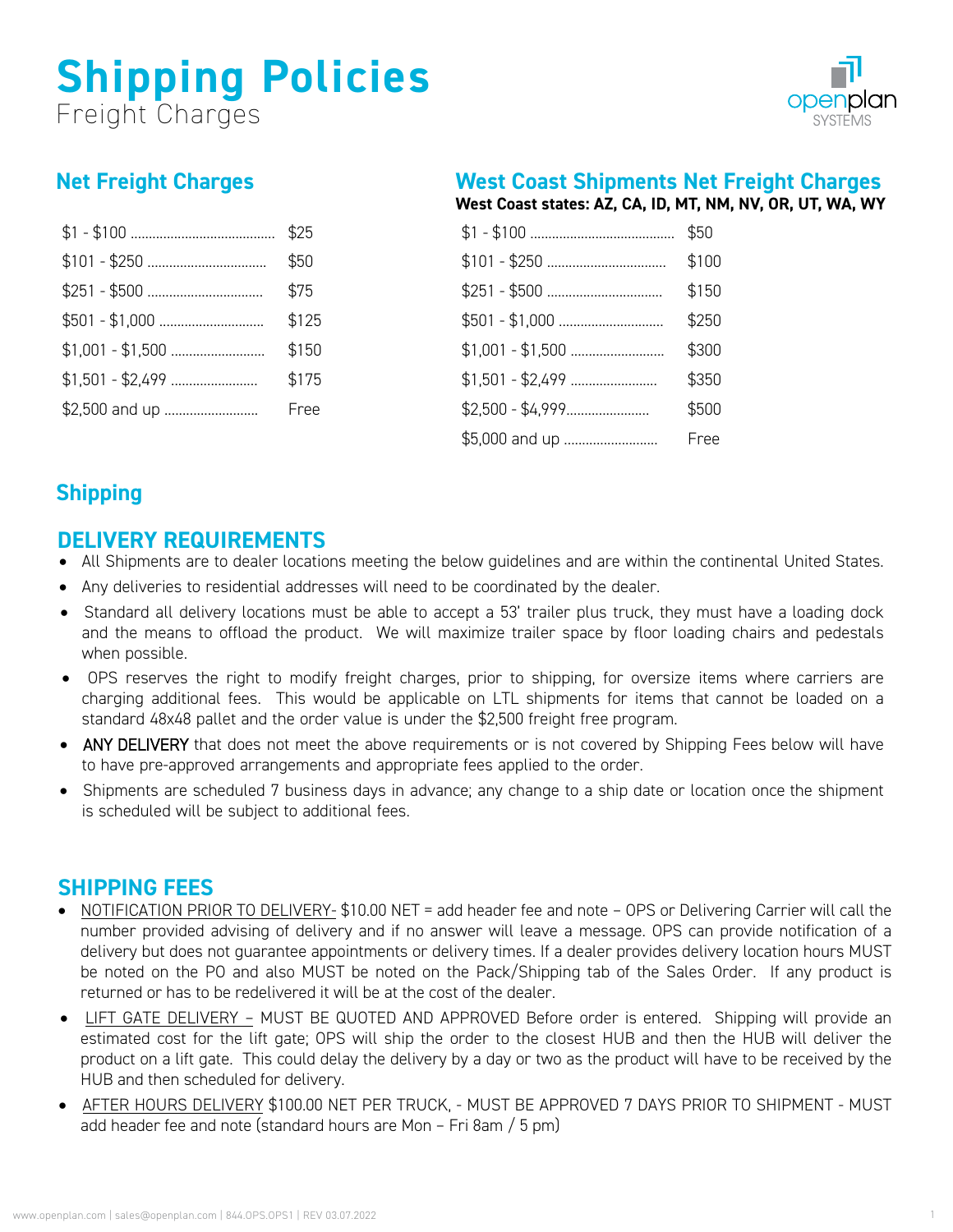# **Shipping Policies** Freight Charges

- DETENTION FEES
	- o \$75.00 PER HOUR when order is less than 12 pallets starting at 1.5 hours
	- o \$75.00 PER HOUR when order is over 12 pallets starting at 3 hours
	- o IF ORDER IS DELAYED MORE THAN 3 HOURS A LAYOVER FEE OF \$300 IS CHARGED
- RUSH FEE = PRODUCTION APPROVAL REQUIRED 5% Of total NET product cost / minimum \$25.00 net= add header fee and note
- TIMED DELIVERY = \$100.00 NET PER TRUCK, MUST BE APPROVED BY SHIPPING MGR 7 DAYS PRIOR TO SHIPMENT - MUST HAVE COMPLETED TIME DELIVERY FROM SIGNED BY DEALER AND SHIPPING MGR.
- POWER POLES = All power poles being shipped as a standalone item will need to be cut in half to ship fed ex ground with customers approval. Standard freight cost applies. If the customer does not want to cut the pole in half and keep it 12' length, you must ask the shipping manager when it can ship since LTL carriers will not take this oversized item by itself any longer, it will have to ship on a dedicated truck. If shipping w/ systems you do NOT need to ask the question, shipping will take care of the load from there.
- STORAGE Any order that is not shipped within 30 days of original scheduled ship date will be subject to a storage fee of 5% of the net value of the order per month.

## **TIMED/SCHEDULED DELIVERY POLICY:**

- In order to accommodate our business partners' needs and provide superior service OPS, LLC announces our delivery appointment policy.
- This policy has two objectives: have product on site when required and avoid additional financial liability for all parties.
- We will make every effort to deliver a truckload (\$50,000.00 NET SALE or APPROVED) to the address provided with the following restrictions:
- WE CHARGE A \$100 NET, PER TRUCK FOR A DELIVERY APPOINTMENT & APPROVED FORM MUST BE SIGEND BY CUSTOMER AND OPS SHIPPING MANAGER
- We require a two hour time window to accommodate factors out of our control-(traffic or other road conditions).
- Inclement weather will increase this window and we will advise for this situation on a case-by-case basis.
- We will not accept financial responsibility for late deliveries or circumstances beyond our control other than as stated on our Appointment Contract. WE WILL WAIVE THE \$100 APPOINTMENT FEE IF WE ARE LATE.
- We require a cell phone contact of a responsible party who will be available after regular working hours so we may notify them of issues affecting the delivery. We will notify you of issues by two hours before the scheduled appointment.
- We will provide an after-hours contact from OPS, LLC.

WE WILL CALL YOU 48 HOURS BEFORE THE DELIVERY TO CONFIRM ADDRESSES, CONTACT INFORMATION AND SCHEDULED DELIVERY TIMES.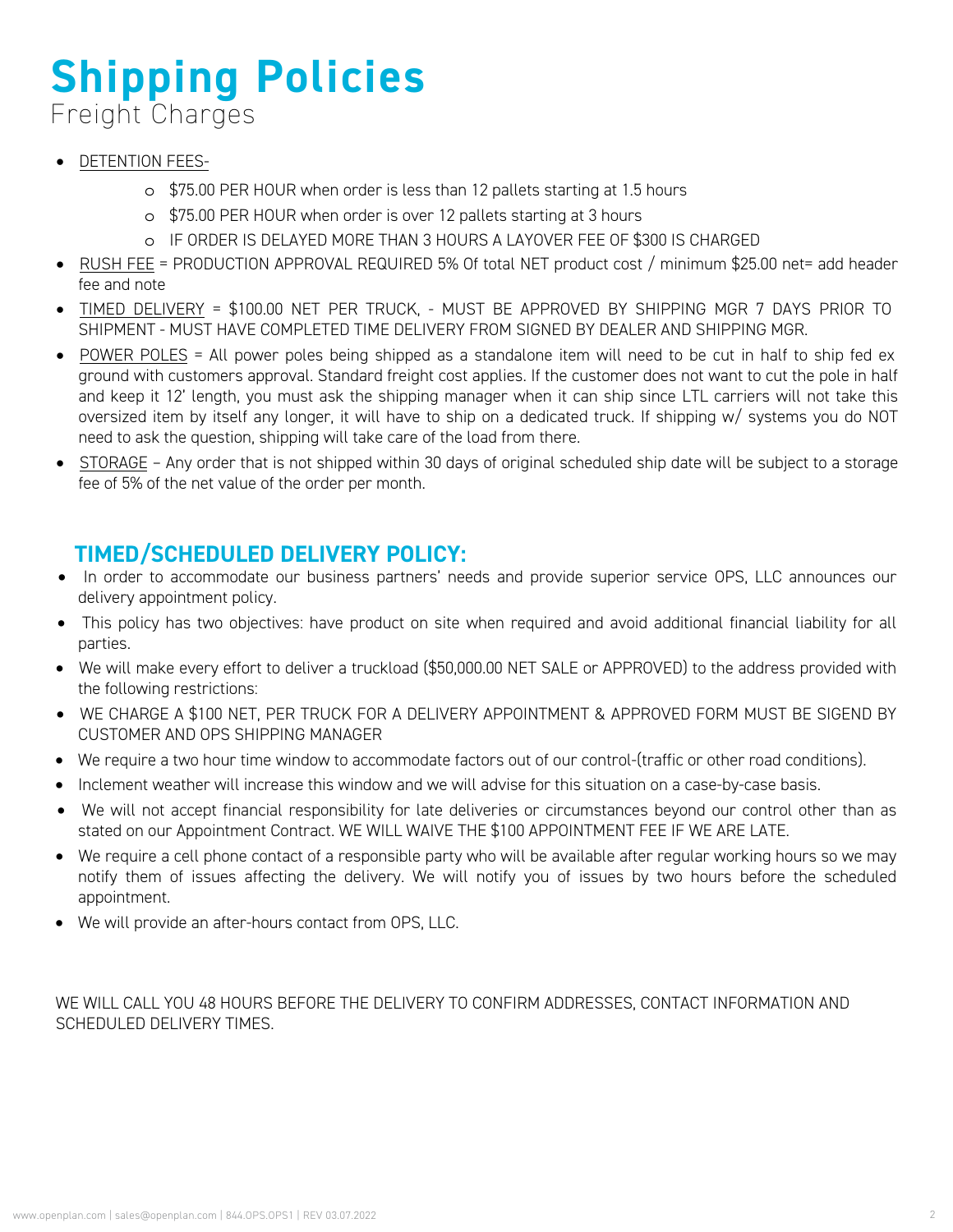# **Shipping Policies** Freight Charges

## **Damage, Warranty & Service Claims**

Damaged freight must be identified on the Bill of Ladings at the time of delivery and OPS must be notified within 3 business days. Service issues on all new deliveries/installs should be made within 5 business days and no more than 30 days from receipt of product. A photocopy of Bill of Ladings and photographs of all damaged product must be provided for processing. Service calls and questions should be directed to Field Services: fieldservices@openplan.com.

## **Freight Locations**

Shipping within the continental United States. Freight program is to dealer's location only. Deliveries to remote or residential locations will be quoted on a case by case basis.

## **Shipments to Canada**

All shipments to Canada are Custom Carrier — customer is responsible for making all shipping arrangements and paying all shipping charges, including tariffs and duties.

For shipments to other locations not shown on map, please contact your customer service representative for pricing and availability.

## **Customer Pick Up**

Customers using the pick-up option will be notified by our shipping department when the order is ready. Orders can be picked up 12:30-3:30 p.m. on the ship date or 8:00-3:30 p.m. on the next business day.

To schedule pick-up, please email shipping@openplan.com or call 844.OPS.OPS1 x8143 to determine warehouse location for pickup.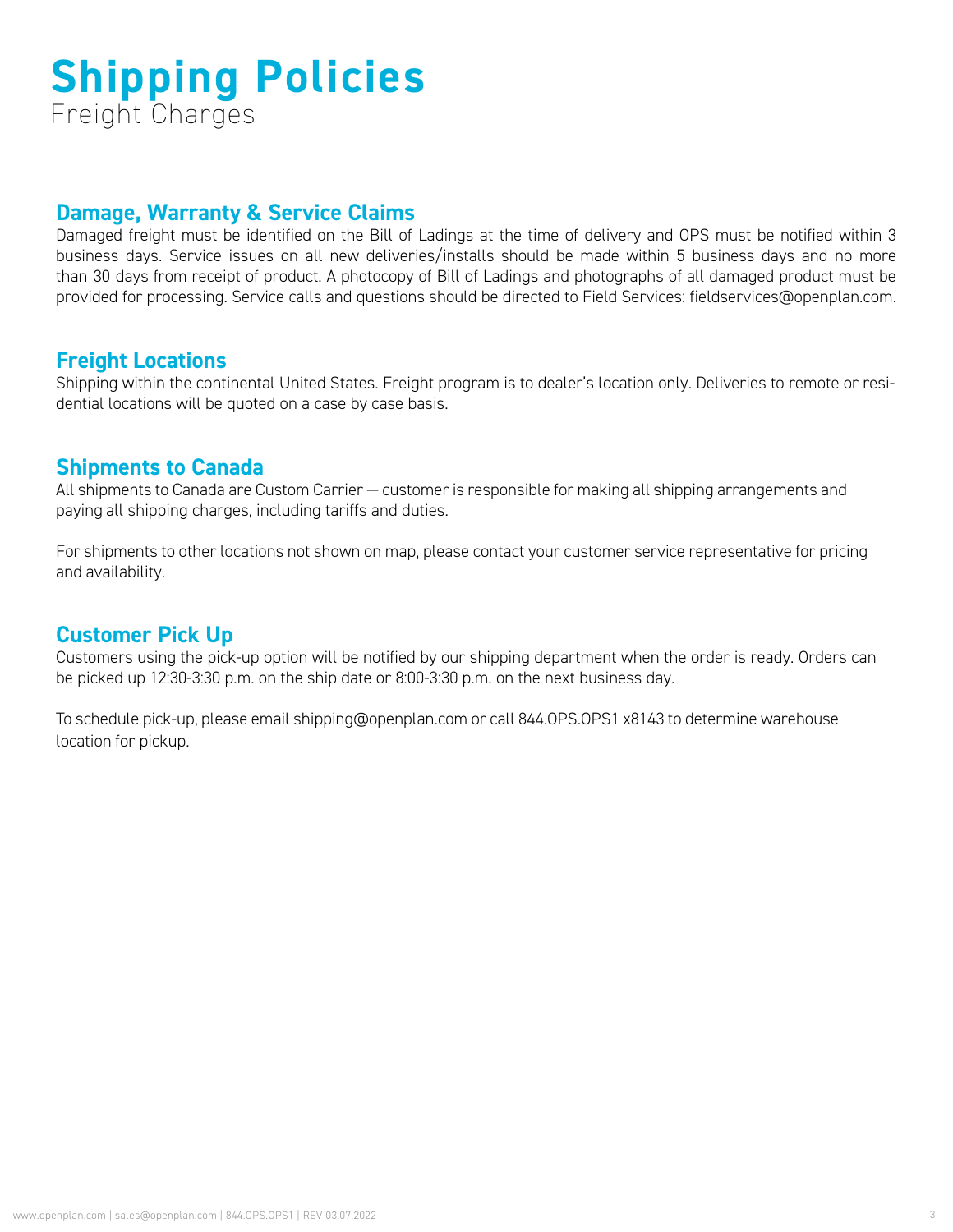# **Sales Representatives**

By State



## **Sales Representatives**

#### **AK, HI, IL, KS, MI, NJ, NY (UPSTATE), WV, CANADA, VA (CENTRAL)**

**Reagan Penny** 844.OPS.OPS1 x8128 804.247.1042 (cell) rpenny@openplan.com

#### **CT, MA, ME, NH, RI, VT**

**KILCOYNE ASSOCIATES Mike Kilcoyne** 978.808.4807 mkilcoyne@kilassoc.com

#### **NY (NYC/WESTCHESTER), NJ (NORTH OF HWY 295 & 195) TOM MCCARTHY ASSOCIATES**

**Tom McCarthy** 1.917.655.5401 tom@tommccarthyassociates.com

#### **IN, KY, OH**

#### **BRUCE LONGHINO GROUP Fred Bruce**

1.513.936.8475 fred@blgreps.com

#### **DE, NJ (SOUTH OF HWY 295 & 195), PA PHILLIPS CONTRACT GROUP**

**Josh Phillips** 1.215.221.4191 josh@phillipscontract.com

#### **AZ, CA (SOUTH OF BAKERSFIELD), CO, ID, MT, NM, OR, UT, WA, WY**

**Mike Fabionar** 925.382.6466 mfabionar@openplan.com

#### **DC, MD, VA (NORTHERN)**

**MCLAIN GROUP Andy McLain** 301.633.8057 ajmc2@comcast.net

#### **Mason Barish**

410.800.4592 410.245.0818 mason@McLainGroupReps.com

#### **IA, MN, ND, SD, WI**

**INTERIOR RESOURCE Dan Martin** 651.216.6880 dan@interiorresourceinc.com

**AL, LA, MS MORGAN ASSOCIATES Mike Morgan** 601.408.1777 morg4furn@bellsouth.net

#### **TN, AR MORGAN ASSOCIATES Bret Morgan** 901.692.1066

bretmorgan82@gmail.com

## **Sales Contacts**

#### **COO**

**Dean Williams**

844.OPS.OPS1 x8110 804.400.9628 (mobile) dwilliams@openplan.com

#### **SALES DIRECTOR**

**Jay Bryson** 844.OPS.OPS1 x8124 804.922.0305 (mobile) jbryson@openplan.com

#### **SALES MANAGER**

**Doug Williams** 919.538.1390 doug.williams@openplan.com

#### **GSA**

Contact your territory manager: [http://www.openplan.com/](http://www.openplan.com/contact/tm-locator/) [contact/rep-locator/](http://www.openplan.com/contact/tm-locator/)

#### **NC, SC**

**MURPHY ASSOCIATES Mike Murphy** 336.689.1431 mmurphyassoc@aol.com

#### **CA (BAKERSFIELD TO OREGON LINE)**

**MALINE FURNISHINGS Marie Fimbres** 408.595.4265 marie@mlfreps.com

#### **FL**

**CHIME CONTRACT Heather Huddleton** 407.247.6537 heather@chimecontract.com

#### **GA**

**CHIME CONTRACT Douglas Westhoven** 404.312.4484 douglas@chimecontract.com

**OK, TX THE GINGER GRANT GROUP** 214.217.2992 showroom@gingergrant.com